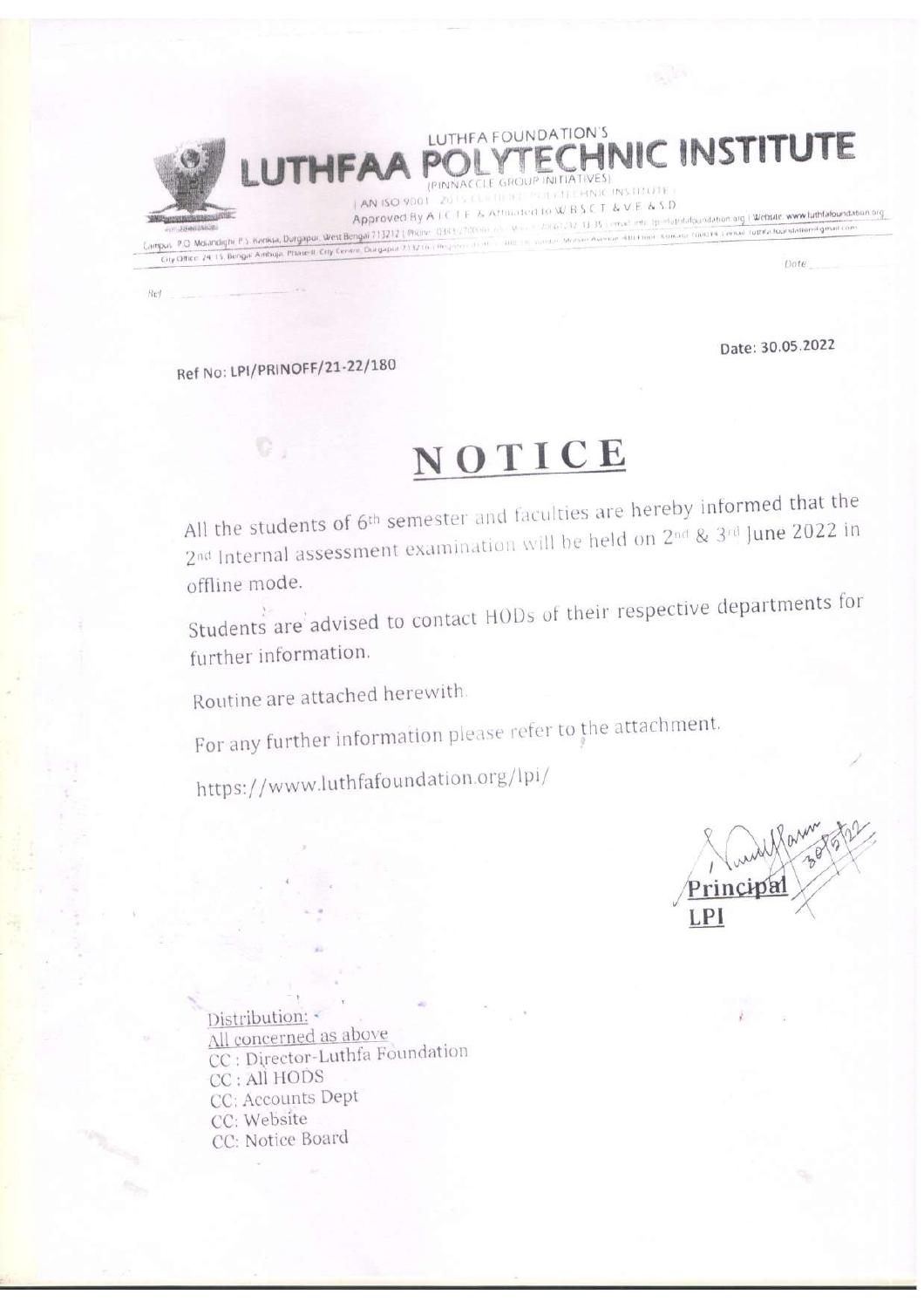## **LUTHFA FOUNDATION LUTHFAA POLYTECHNIC INSTITUTE**

*Approved by A.I.C.T.E. & Affiliated to W.B.S.C.T & V.E. & S.D.*

**SCHEDULE OF 2ND INTERNAL ASSESSMENT OF THEORETICAL SUBJECTS FOR 6TH SEM, JUNE-2022**

#### **MECHANICAL ENGINEERING**

| <b>Date</b> | Time                   | Dept.    | <b>Subject</b>                    |
|-------------|------------------------|----------|-----------------------------------|
| 02.06.2022  | $11:00am - 12:00pm$    | ME Dept. | <b>DESIGN OF M/C ELEMENTS</b>     |
|             | 12:30PM-01:300PM       |          | INDUSTRIAL MANAGEMENT             |
|             | $02:30Pm-03:30pm$      |          | <b>IFLUID POWER</b>               |
| 03.06.2022  | $11:00$ am- $12:00$ pm |          | <b>IMATERIAL HANDLING SYSTEMS</b> |
|             | $12:30-01:30$ pm       |          | <b>IPRODUCTION MANAGEMENT</b>     |

### **LUTHFA FOUNDATION LUTHFAA POLYTECHNIC INSTITUTE**

*Approved by A.I.C.T.E. & Affiliated to W.B.S.C.T & V.E. & S.D.*

**SCHEDULE OF 2ND INTERNAL ASSESSMENT OF THEORETICAL SUBJECTS FOR 6TH SEM, JUNE-2022**

#### **ELECTRICAL ENGINEERING**

| Date       | Time                               | Dept.    | <b>Subject</b>                                 |
|------------|------------------------------------|----------|------------------------------------------------|
| 02.06.2022 | 11:00 am -12:00 pm                 |          | IELECTRICAL DESIGN ESTIMATION & COSTING        |
|            | 12:30 PM-01:30 pm                  |          | ELECTRICAL INSTALLATION, MAINTENANCE, TESTING. |
| 03.06.2022 | $11:00$ am- $12:00$ pm             | EE Dept. | <b>INDUSTRIAL MANAGEMENT</b>                   |
|            | $12:30 \text{ pm}-01:30 \text{pm}$ |          | <b>PROCESS CONTROL &amp; INSTRUMENTATION</b>   |

### **LUTHFA FOUNDATION LUTHFAA POLYTECHNIC INSTITUTE**

*Approved by A.I.C.T.E. & Affiliated to W.B.S.C.T & V.E. & S.D.*

**SCHEDULE OF 2ND INTERNAL ASSESSMENT OF THEORETICAL SUBJECTS FOR 6TH SEM, JUNE-2022**

#### **MINING ENGINEERING**

| <b>Date</b> | Time                     | Dept.      | <b>Subject</b>                         |
|-------------|--------------------------|------------|----------------------------------------|
|             | 11:00 am to 12:00 pm     | <b>MIN</b> | MINE MANAGEMENT, LEGISLATION & GENERAL |
| 02.06.2022  |                          |            | <b>SAFETY - II</b>                     |
|             | 12:30 pm to $01:00$ pm   |            | MINING MACHINERY - I                   |
|             | $02:30$ Pm-03:30 pm      |            | MINING MACHINERY - II                  |
| 03.06.2022  | $11:00$ am to $11:30$ am |            | <b>MINE VENTILATION - II</b>           |
|             | 12:00 pm to $01:00$ pm   |            | <b>MINE SURVEYING - II</b>             |